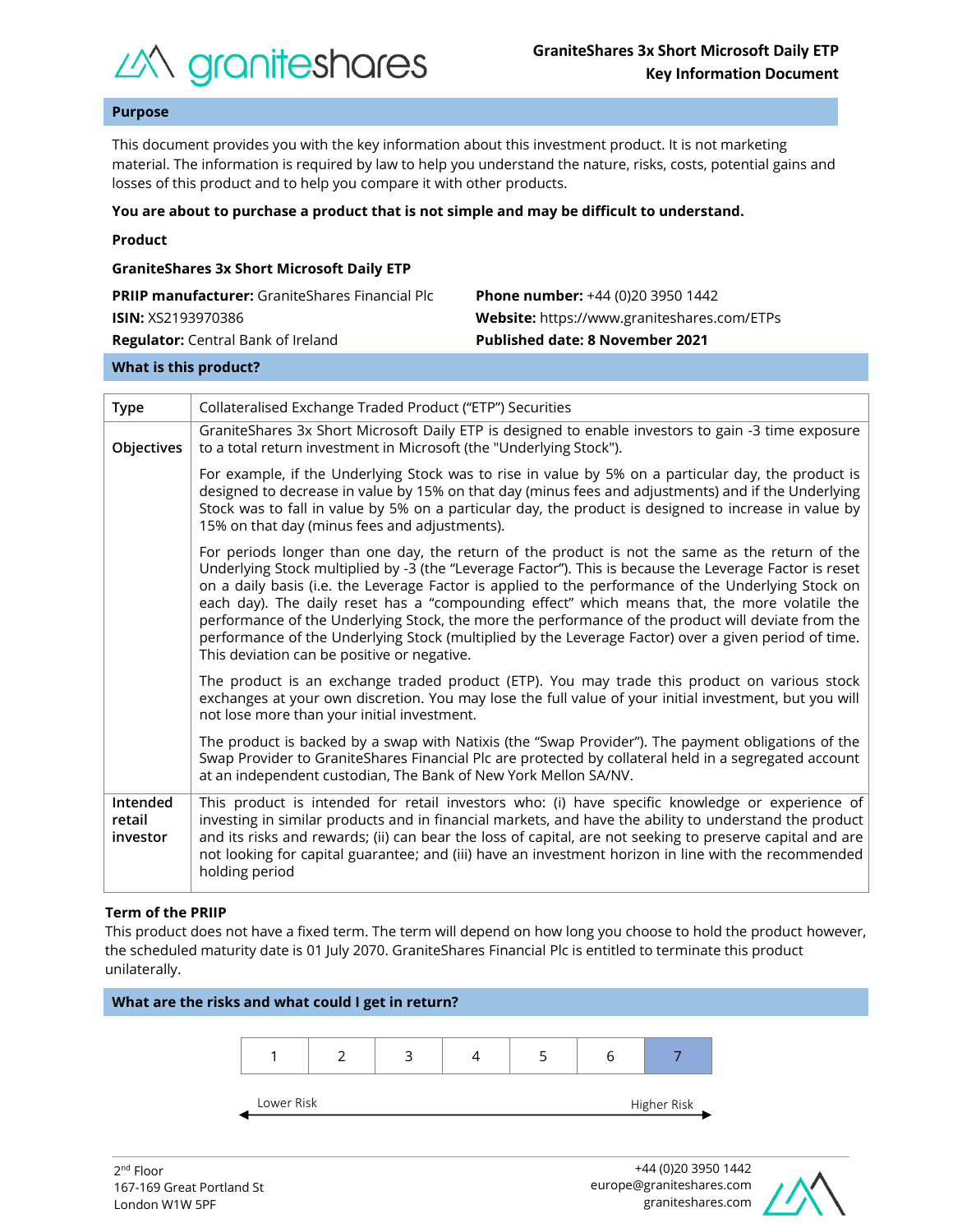# **GraniteShares 3x Short Microsoft Daily ETP Key Information Document**

What you might get back after costs  $\vert$  \$4100.16 Average return (%) and the set of the set of the set of the set of the set of the set of the set of the set of the set of the set of the set of the set of the set of the set of the set of the set of the set of the set of t

What you might get back after costs | \$9719.37 Average return (%) and the set of the set of the set of the set of the set of the set of the set of the set of the set of the set of the set of the set of the set of the set of the set of the set of the set of the set of t

What you might get back after costs | \$10021.04





The risk indicator assumes you hold the product for 1 day. The actual risk can vary significantly if you hold the product for a longer timeframe and you may get back less. You may not be able to sell your product easily, or may have to sell at a price that significantly impacts on how much you get back.

The summary risk indicator is a guide to the level of risk of this product compared to other products. It shows how likely it is that the product will lose money because of movements in the markets or because we are not able to pay you.

We have classified this product as 7 out of 7, which is the highest risk class.

This rates the potential losses from future performance at a very high level, and poor market conditions are very likely to impact the performance. This product does not include any protection from future market performance, so you could lose some or all of your investment. If we are not able to pay you what is owed, you could lose your entire investment.

**Be aware of currency risk.** If you receive payments in a currency different to that of your home jurisdiction, the final return you will get will depend on the exchange rate between the two currencies. This risk is not considered in the indicator shown above.

**Investment \$10,000**

**Scenario**

**Unfavourable Scenario**

**Moderate** 

**Stress Scenario**

## **Performance Scenarios**

The figures shown include all the costs of the product itself but may not include all the costs that you pay to your advisor or distributor or broker. The figures do not take into account your personal tax situation, which may affect how much you get back.

This table shows the money you could get back over the recommended holding period, under different scenarios, assuming that you invest \$10,000.

The scenarios shown illustrate how your

investment could perform. You can compare them with the scenarios of other products. The scenarios presented are an estimate of future performance based on evidence from the past on how the value of this investment varies and are not an exact indicator. What you get will vary depending on how the market performs and how long you keep the investment. The stress scenario shows what you might get back in extreme market circumstances, and it does not take into account the situation where we are not able to pay **Scenario** Average return (%) and the control of the control of  $\sim 0.22\%$ **Favourable Scenario** What you might get back after costs  $\vert$  \$10008.97 Average return (%) and the control of the 0.10%

you.

## **What happens if GraniteShares Financial Plc is unable to pay out?**

The product is not protected by the Irish Deposit Guarantee Scheme or any other investor compensation or guarantee scheme. This means that if GraniteShares Financial Plc is unable to pay out, you may lose all of your investment. Since the ability of GraniteShares Financial Plc to pay out depends on receiving amounts due under the product from the Swap Provider, the Swap Provider provides assets daily to a segregated account as collateral for such obligations with a value equal to or in excess of the value of the daily price of the product. If the Swap Provider is unable to pay GraniteShares Financial Plc, its ability to pay out will be limited to the amounts realised from such collateral, as further explained in the Prospectus.

## **What are the costs?**

#### **Costs over time**

The Reduction in Yield (RIY) illustrates the impact the total costs you pay may have on your investment return.

The total costs take into account oneoff, ongoing and incidental costs.

The amounts shown here are the cumulative costs of the product itself, for the recommended holding period,

|                    | Investment \$10,000             | If you cash in after one (1) day |  |
|--------------------|---------------------------------|----------------------------------|--|
| <b>Total costs</b> |                                 | \$ 0.70                          |  |
|                    | Impact on return (RIY) per year | 2.54 %                           |  |



One (1) day (Recommended holding period)